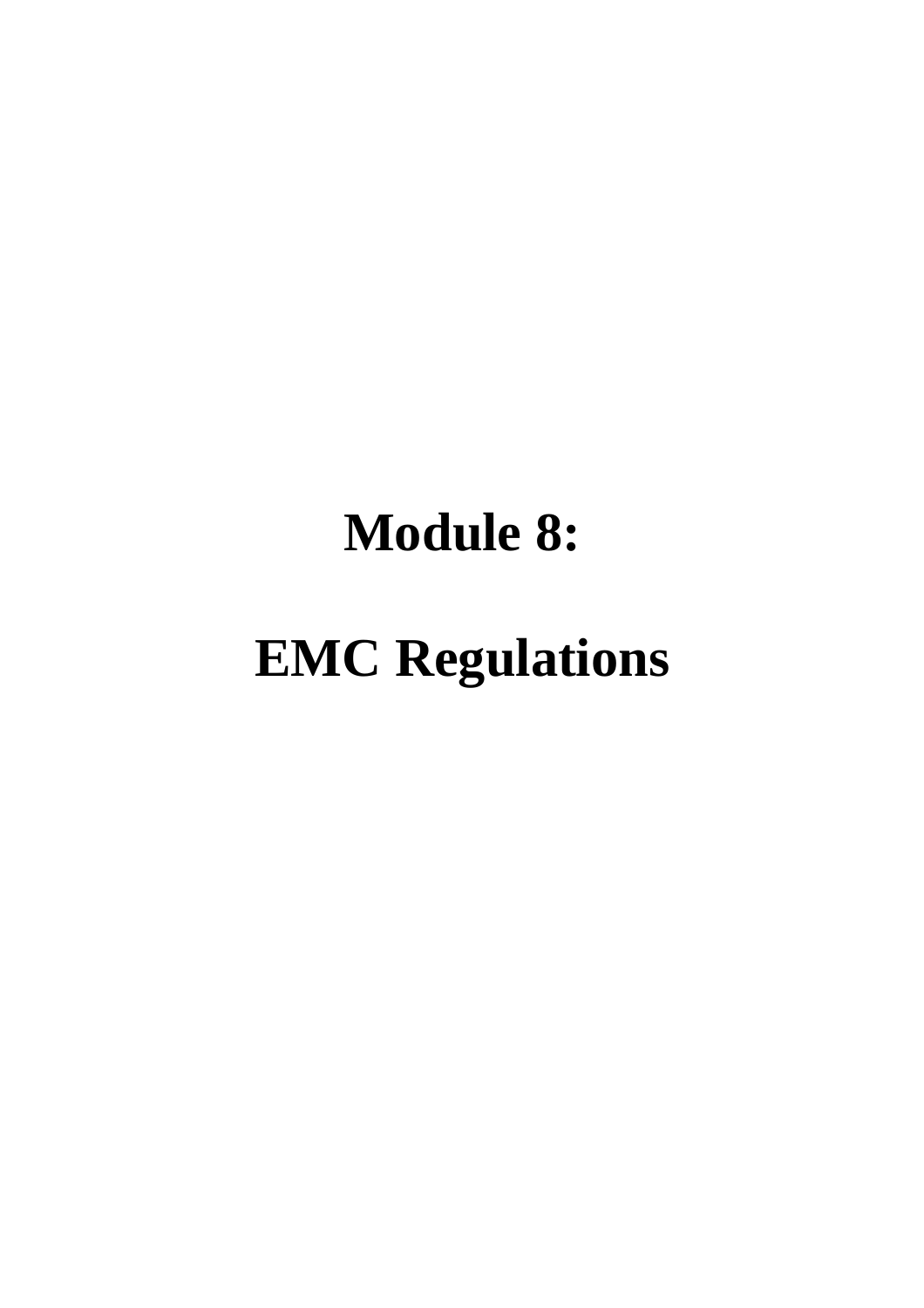# **Introduction**

The goal of electromagnetic compatibility, or EMC, is to design electronic systems that are electromagnetically compatible with their environment. EMC requirements exist so that electronic systems designers have a set of guidelines that explain the limits of what is considered electromagnetically compatible. There is not, however, one all-encompassing set of EMC guidelines. Instead, EMC guidelines are created by individual product manufacturers, and by the government. Requirements set forth by the government are legal requirements that products must meet, while the requirements set forth by the manufacturer are self-imposed and often more stringent than those set forth by the government.

# **Government Requirements**

Not all countries have the same EMC requirements. In fact, each country is responsible to enforce their own set of requirements. This does not, however, mean that each country has a unique set of EMC requirements. In fact, the various EMC requirements set forth by all the countries of the world are very similar, and many countries are moving toward accepting an international standard for EMC requirements know as the CISPR 22 standards. These standards have been adopted throughout much of Europe and were developed in 1985 by CISPR (the French translation meaning International Special Committee on Radio Interference).

In the United States the Federal Communications Commission (FCC) is charged with the regulation of radio and wire communication. Radio frequency devices are the primary concern in EMC. A radio frequency device is defined by the FCC as any device that is capable of emitting radio frequency energy by radiation, conduction or other means whether intentionally or not. Radio frequencies are defined by the FCC to be the range of frequencies extending from 9 kHz to 3000 GHz. Some examples of radio frequency devices are digital computers whose clock signals generate radiated emissions, blenders that have dc motors where arcing at the brushes generates energy in this frequency range, and televisions that employ digital circuitry. In fact nearly all digital devices are considered radio frequency devices.

With the advent of computers and other digital devices becoming popular, the FCC realized that it was necessary to impose limits on the electromagnetic emissions of these devices in order to minimize the potential that they would interfere with radio and wire communications. As a result the FCC set limits on the radiated and conducted emissions of digital devices. Digital devices are defined by the FCC as any unintentional radiator (device or system) that generates and uses timing pulses at a rate in excess of 9000 pulses (cycles) per second and uses digital techniques ... All electronic devices with digital circuitry and a clock signal in excess of 9 kHz are covered under this rule, although there are a few exceptions.

The law makes it illegal to market digital devices that have not had their conducted and radiated emissions measured and verified to be within the limits set for by the FCC regulations. This means that digital devices that have not been measured to pass the requirements can not be sold, marketed, shipped, or even be offered for sale. Although the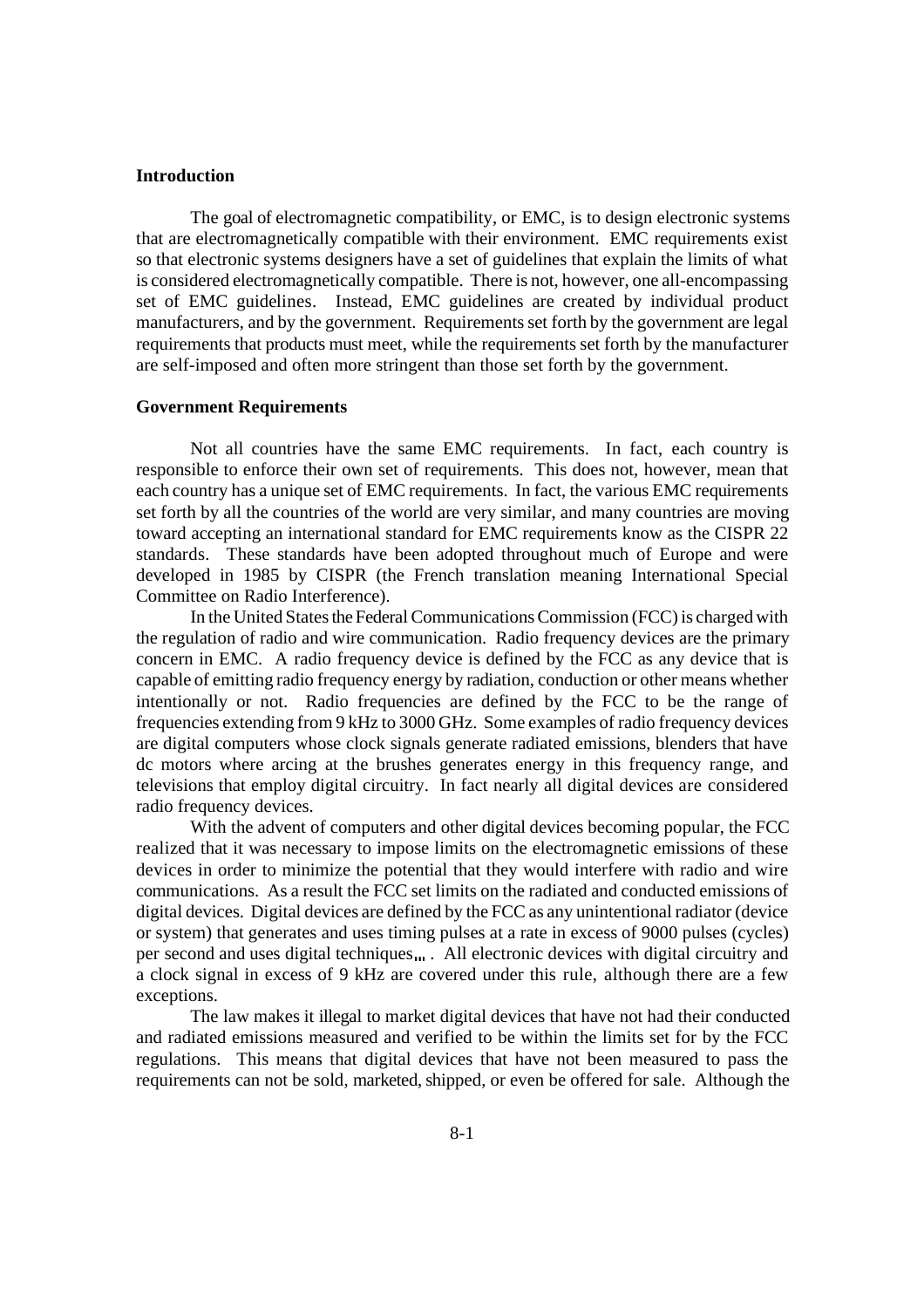penalties for violating these regulations include fines and or jail time, companies are more concerned with the negative publicity that would ensue once it became known that they had marketed a product that fails to meet FCC regulations. Furthermore, if the product in question were already made available to the public, the company would be forced to recall the product. Thus it is important that every unit that a company produces is FCC compliant. Although the FCC does not test each and every module, they do perform random tests on products and if a single unit fails to comply, the entire product line can be recalled.

The FCC has different sets of regulations for different types of digital devices. Devices that are marketed for use in commercial, industrial or business environments are classified as Class A digital devices. Devices that are marketed for us in residential environments, notwithstanding their use in commercial, industrial, or business environments are classified as Class B digital devices. In general the regulations for Class B devices are more stringent than those for Class A devices. This is because in general digital devices are in closer proximity in residential environments, and the owners of the devices are less likely to have the abilities and or resources to correct potential problems. The following table shows a comparison of the Class A and Class B conducted emissions limits, where you can clearly see that the regulation for Class B devices are more strict than those for Class A devices. A comparison for radiated emissions will be shown later. Personal computers are a subcategory of Class B devices and are regulated more strictly than other digital devices. Computer manufacturers must test their devices and submit their test results to the FCC. No other digital devices require that test data be sent to the FCC, rather the manufacturer is expected to test their own devices to be sure they are electromagnetically compatible and the FCC will police the industry through testing of random product samples.

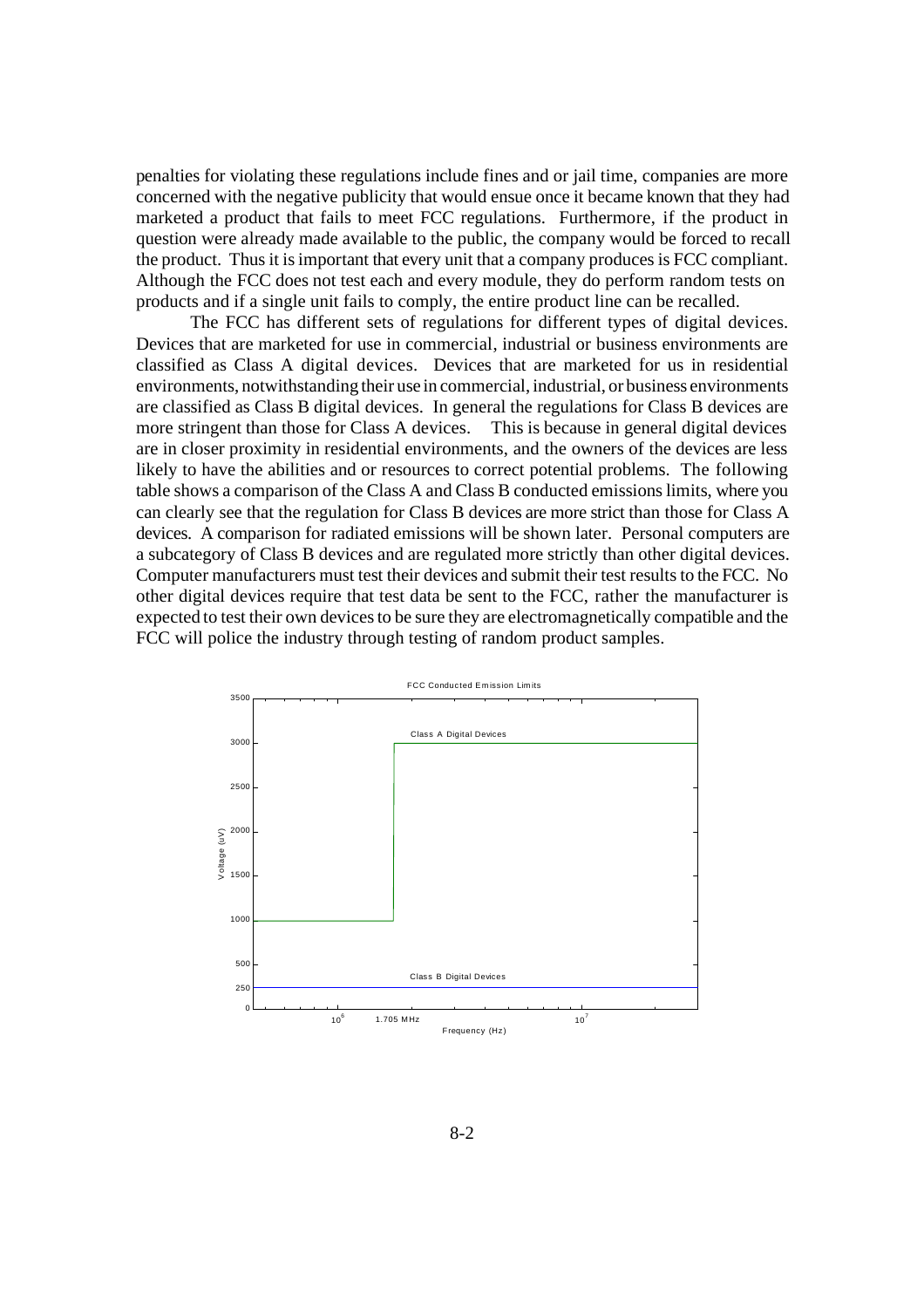Since the FCC regulations are concerned with radiated and conducted emissions of digital products, it is useful to understand what these emissions are. Conducted emissions are the currents that are passed out through the unit's AC power cord and placed on the common power net. Conducted emissions are undesirable because once these currents are onto the building wiring they radiate very efficiently as the network of wires acts like a large antenna. The frequency range of conducted emissions extends from 450 kHz to 30 MHz. Devices are tested for compliance with conducted emissions regulations by inserting a line impedance stabilization network (LISN) into the unit's AC power cord. Current passes through the AC power line and into the LISN, which measures the interference current and outputs a voltage for measurement purposes. The actual FCC regulations set limits on these output voltages from the LISN even though the current is what is truly being regulated. Radiated emissions are the electric and magnetic fields radiated by the device that may be received by other devices, and cause interference in those devices. Although radiated emissions are both electric and magnetic fields, the FCC and other regulatory agencies only require that electric fields be measured for certification. The magnitudes of these fields are measured in  $dB\mu V/m$  and the frequency range for radiated emissions extends from 30 MHz to 40 GHz. Radiated field measurements for FCC compliance are done in either a semianechoic chamber or at an open field test site. The product under test must be rotated so that the maximum radiation will be achieved and measurements must be made both with the measurement antenna in vertical and horizontal polarizations with respect to the ground plane.

The method for measuring radiated emissions varies depending on the type of device being measured. Class A digital devices must be measured at a distance of 10 m from the product and Class B devices are to be measured at a distance of 3 m from the product. As explained earlier, the Class B devices, which are marketed for residential use, have stricter regulations and thus must be measured in closer proximity than Class A devices. The following graph displays the radiated emission limits that are defined by the FCC for Class A and Class B digital devices. Because the measurement distances defined by the two requirements are different, we must scale the measurement distances so that they are both at the same distances in order to achieve an accurate comparison. One way to do this is with the inverse distance method, which assumes that emissions fall off linearly with increasing distance to the measurement antenna. Thus emissions at 3 m are assumed to be reduced by 3/10 if the antenna is moved out to a distance of 10 m. So, to translate Class A limits from a distance of 10 m to 3 m, we add  $20\log_{10}(3/10) = 10.46$  dB to the Class A limits. This approximation is only valid, however, if the measurements are taken in the far field of the emitter. We can assume that the far field boundary is three wavelengths from the emitter, and with the radiated emissions frequency range defined as 30 MHz to 40 GHz, the maximum distance from the emitter that the measurements will be in the far field is 30 m. Thus, at 10 m not all measurements will be in the far field. At 10 m frequencies of 90 MHz and higher will be in the far zone. So, for the case of this plot, the inverse distance method can be assumed to be accurate for frequencies above 90 MHz, but begins to break down at lower frequencies. However, this comparison still nicely demonstrated how Class B limits tend to be roughly 10 dB more strict than Class A radiated emission requirements.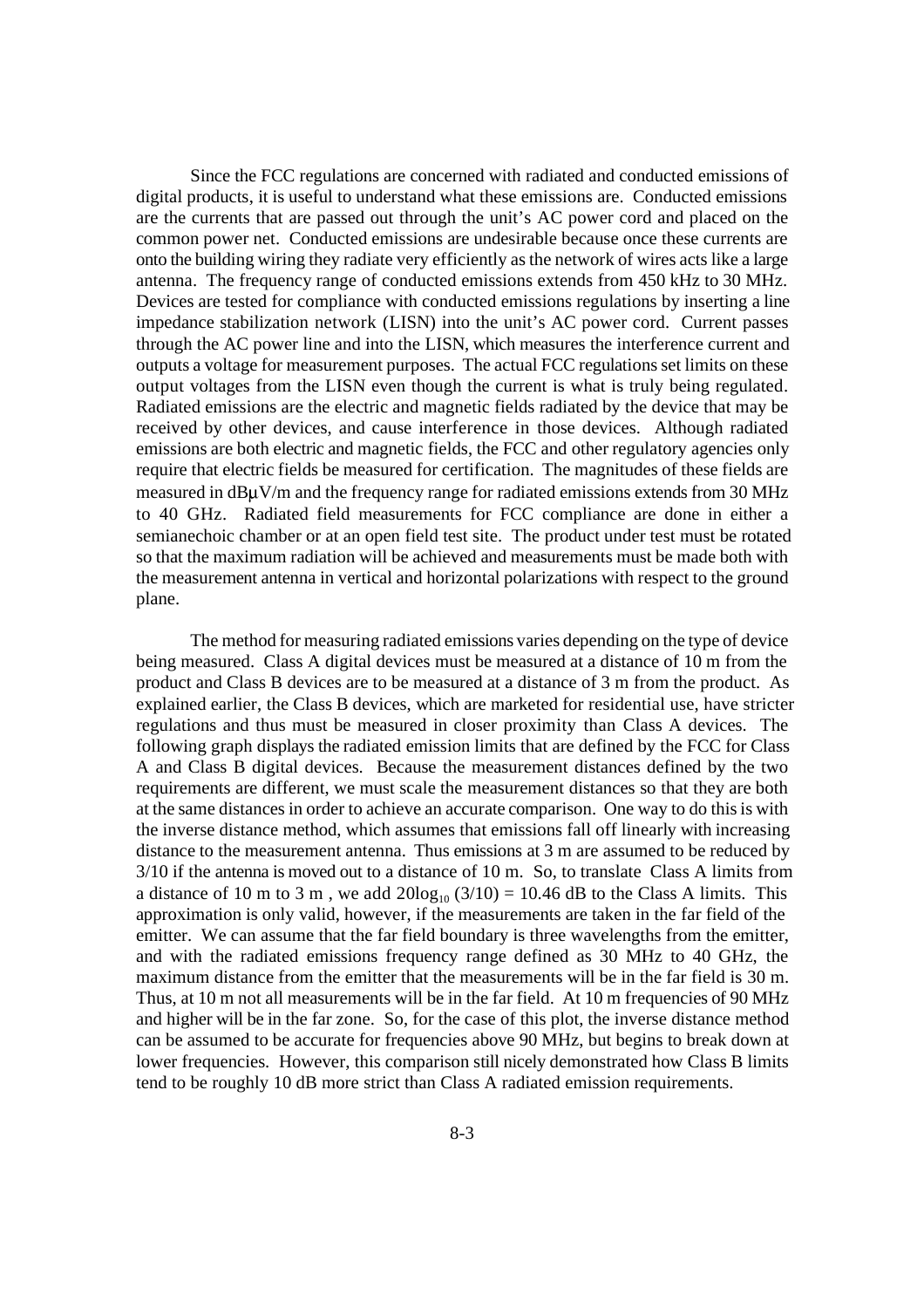

Internationally EMC requirements differ from those in the United States. As discussed earlier, each country is responsible for its own set of EMC regulations. Since the CISPR 22 regulations have been adopted by several countries we will examine them and compare them to the FCC regulations in the United States. CISPR 22 regulations require that radiated emissions measurements for Class A devices be measured at a distance of 30 m and Class B devices be measured at a distance of 10 m. Again using the inverse distance method, we can scale the measurement limits to a common distance and plot the CISPR 22 and FCC regulations together to compare them. As you can see, although the regulations vary slightly in different frequency ranges, there isn't much difference between the FCC and CISPR 22 regulations for radiated emissions.

Radiated Emissions Limits for Class A Digital Devices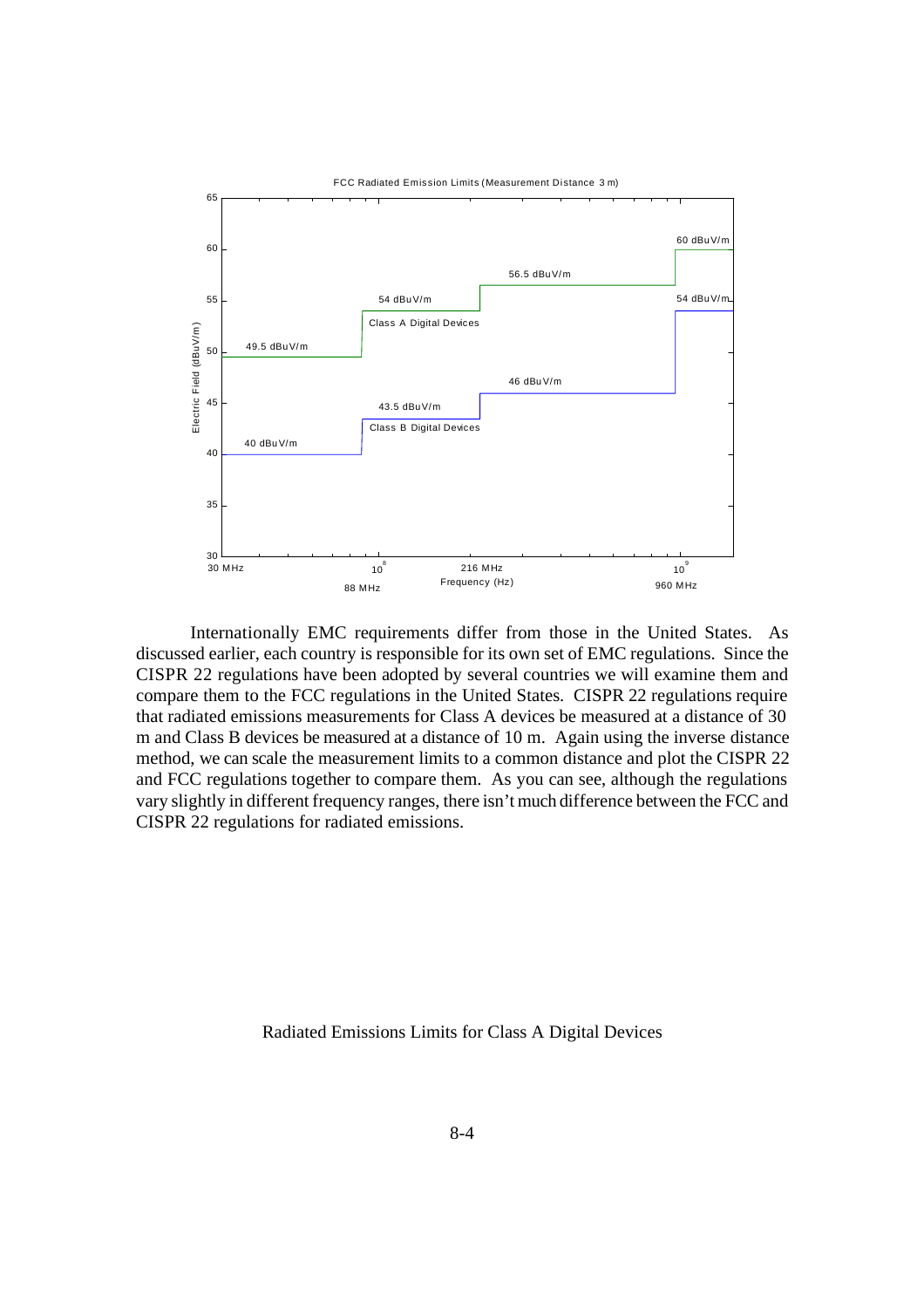



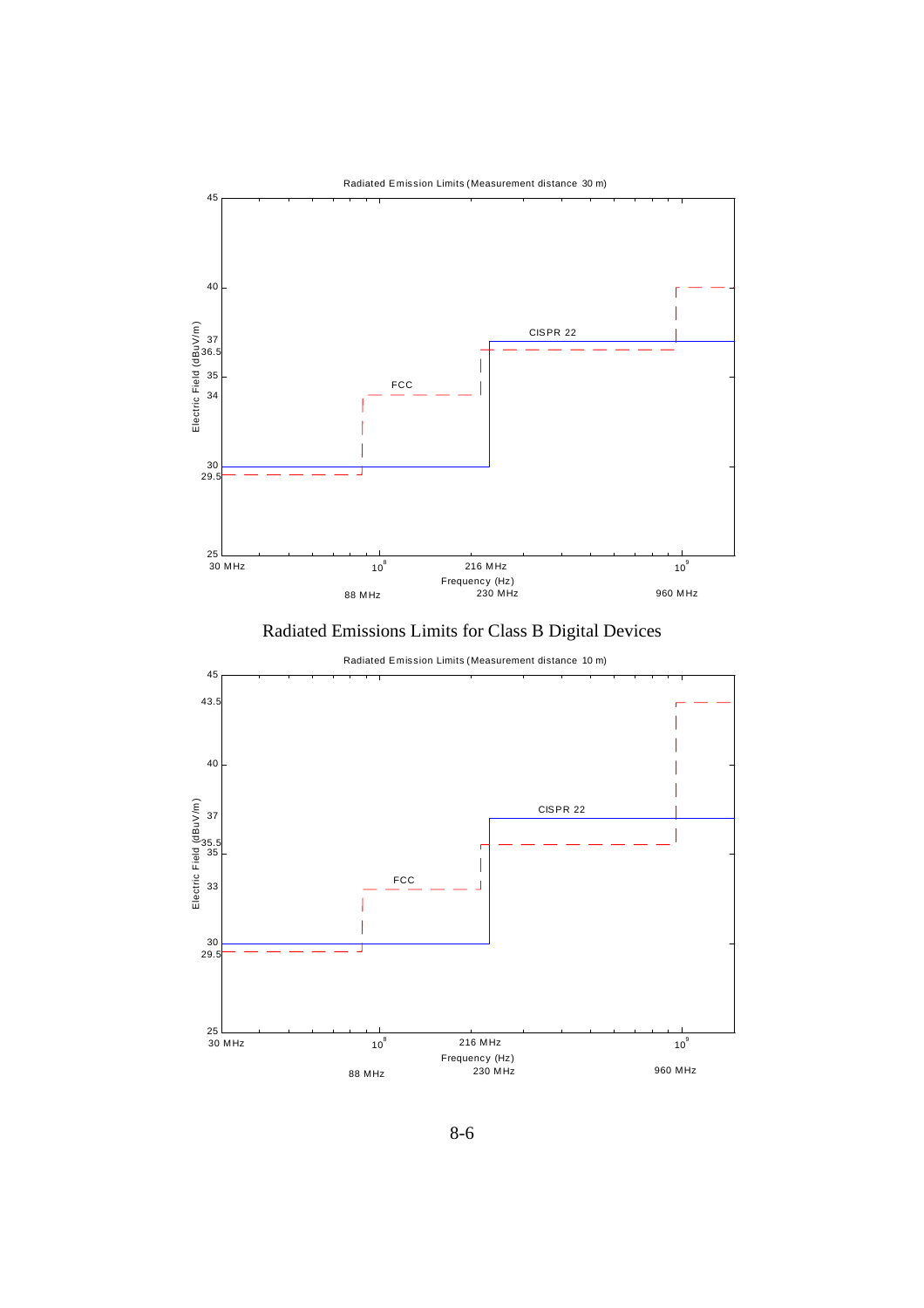The differences in the FCC and CISPR 22 regulations become much more obvious when looking at the conducted emissions limits. The most notable difference is the frequency range that is regulated for conducted emissions. While they both have a maximum frequency of 30 MHz, the CISPR 22 regulations extend down to 150 kHz, while the FCC regulations only extend down to 450 kHz. You can see that the CISPR 22 limit for class B devices rises for frequencies below 500 kHz. This extension was put in place to cover the emissions of switching power supplies, which are growing in importance over linear power supplies due to their efficiency and light weight. Another difference is that the CISPR 22 regulations for conducted emissions are given for when the receiver uses a quasipeak detector (QP) and when the receiver uses an average detector (AV). FCC conducted emissions limits and CISPR 22 and FCC conducted emissions limits all apply to the use of a quasi-peak detector.

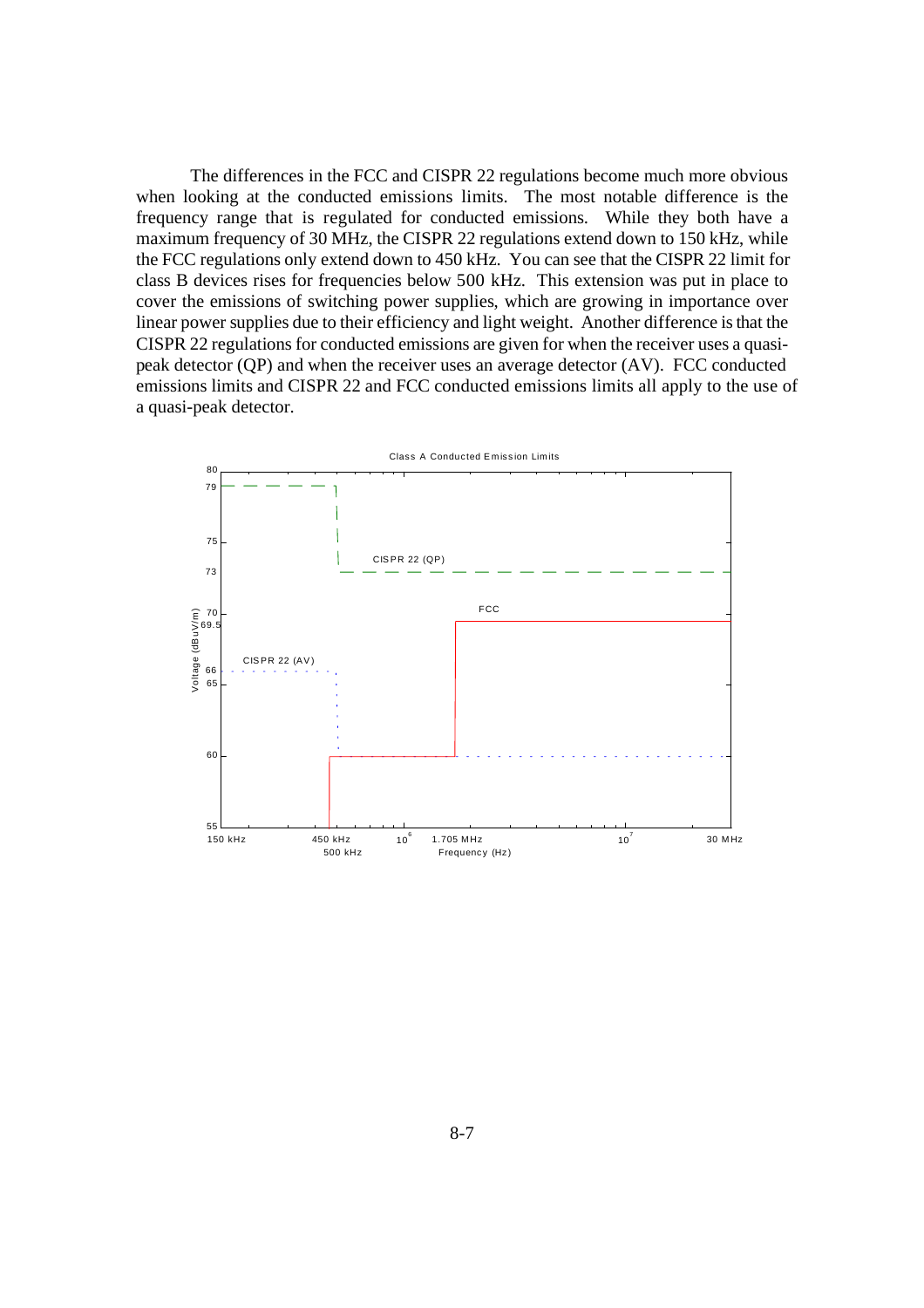

Military EMC regulations also exist. As you would expect, EMC issues are very important in military applications so that missions will not be compromised. Along with conducted and radiated emissions, the military also regulates susceptibility. This is very important in military applications, as it is vital that military equipment is immune to outside interference. The military is more strict in its regulations than the FCC or CISPR and it also has a much larger frequency range that is regulated and has several subdivisions within that frequency range. Additionally, the military may deem to have the EMC requirements waived for certain applications if it is judged that it is necessary to mission success. CISPR and FCC regulations cannot be waived for commercial products.

#### **Measuring Radiated Emissions**

In order to ensure that testing for radiated emissions are accurate, the FCC and CISPR have testing standards that explain how testing must be done. This ensures that the testing is accurate and repeatable. For radiated emissions the FCC specifies that the measurements of radiated and conducted emissions must be performed on the complete system. All interconnect cables to peripheral equipment must be connected and the system must be in a typical configuration. The cables and the system must also be configured in a representative way such that the emissions are maximized. For instance, a unit with interior wire harnesses must have the harnesses configured in such that for all possible ways the unit can be assembled with those wire harnesses, the way with the most radiated emissions must be tested. This ensures that for mass production of a unit, the worst case scenario is taken into consideration.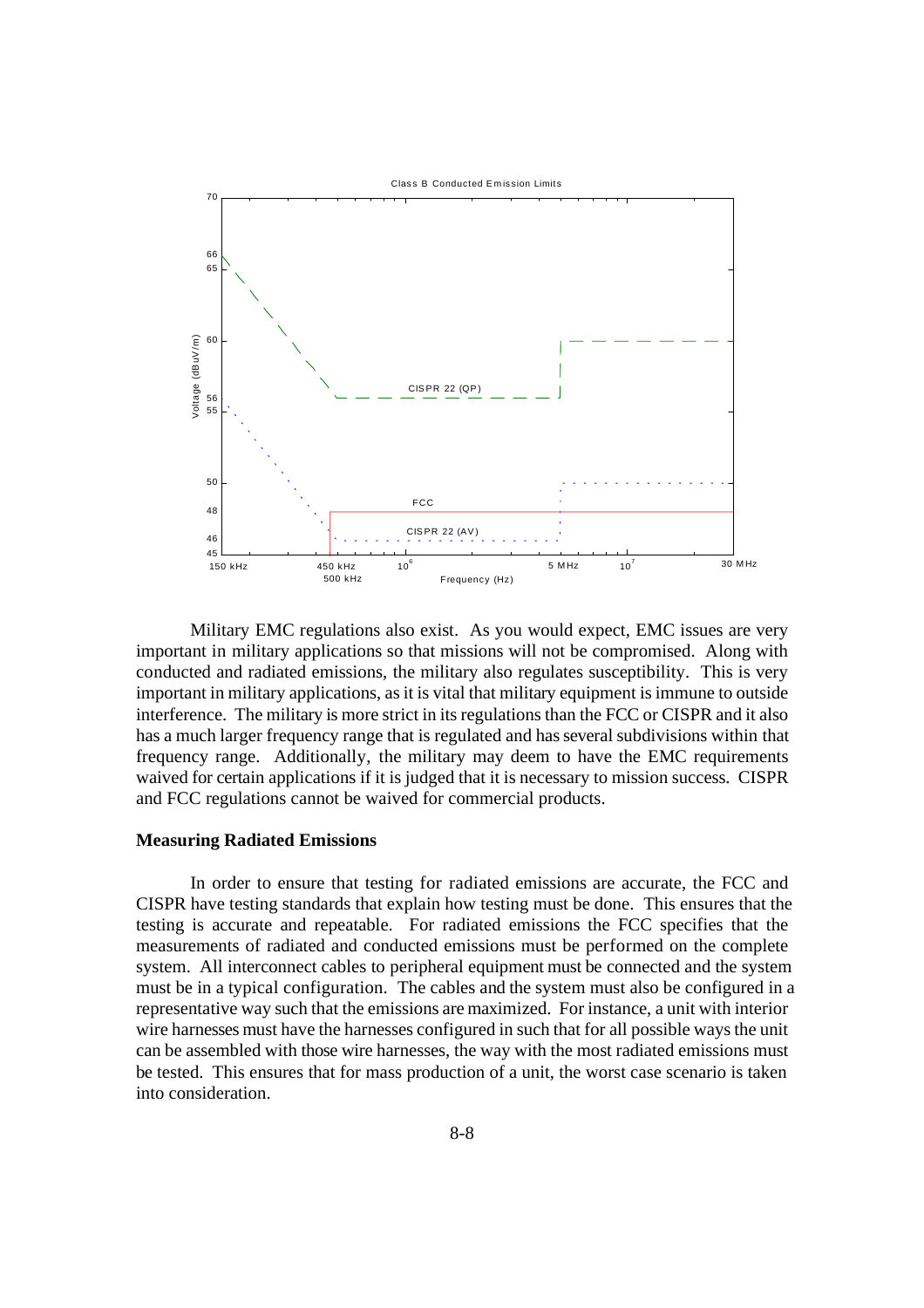The testing standards set forth by the FCC for radiated emissions testing are very specific and difficult to automate. Radiated emissions are to be measured at a distance of 10 m for Class A devices and at a distance of 3 m for Class B devices. These measurements are to be made over a ground plane using a tuned dipole antenna at an open field test site. Additionally, the tests are to be made with the measurement antenna in both the vertical and horizontal positions. During development of products, however, most companies test their products in a semianechoic chamber, which is a shielded room with radio frequency absorbing cones on the walls and ceiling. This semianechoic chamber simulates an open field test site, and eliminates any ambientambient signals that may be present in an open field environment. An example of this setup can be seen in the following figure.



Another way that companies simplify the FCC test procedure is by using a broadband antenna such as a log-periodic or discone antenna. Such antennas are desireable since,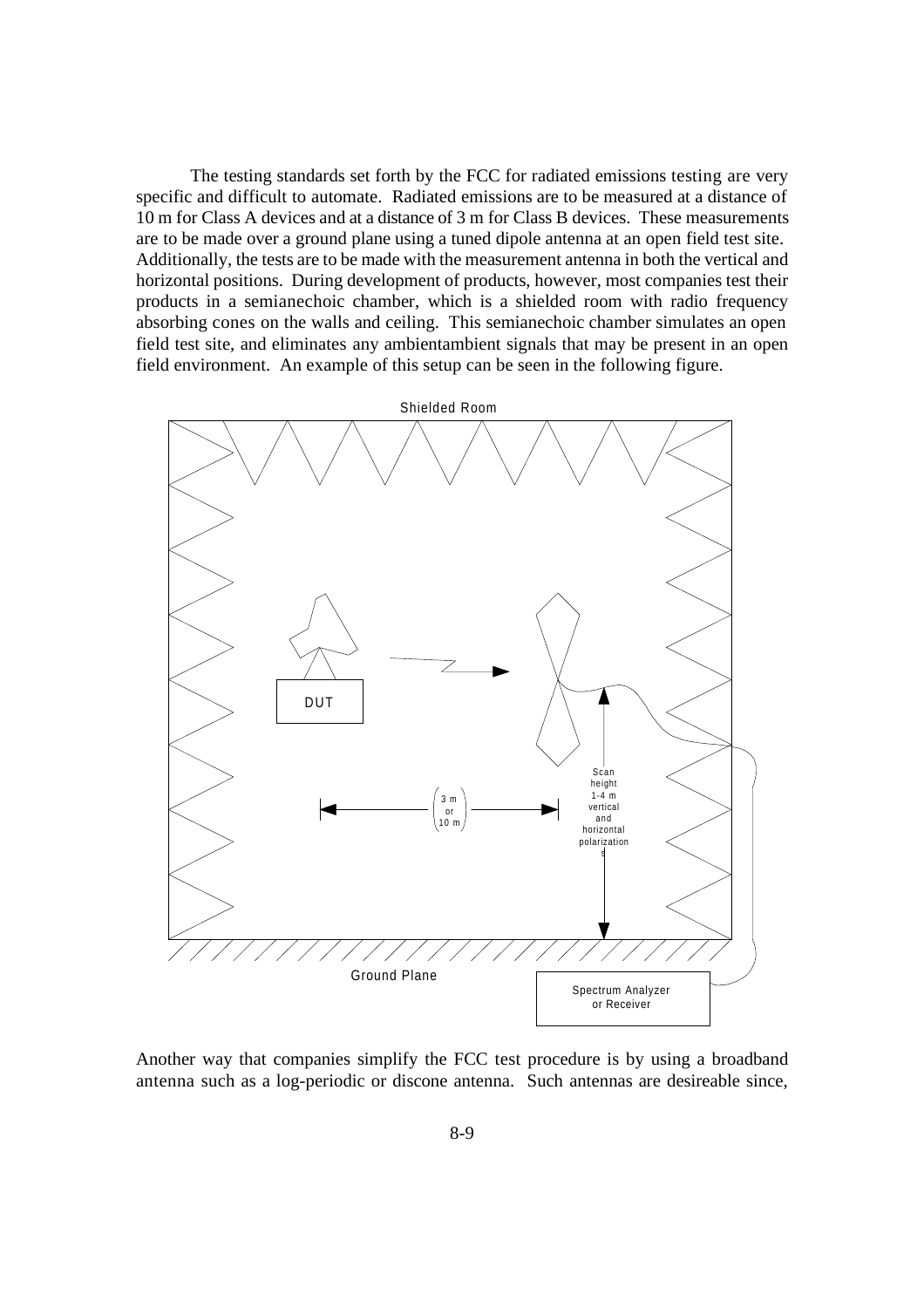unlike a tuned dipole, their length does not need to be adjusted with each frequency change. This allows companies to test their products using a frequency sweep rather than having to do each frequency separately and adjusting the dipole lengths with each measurement.

One last test requirement for radiated emissions testing is the bandwidth of the receiver being used to measure the signal must be at least 100 kHz. By having such a large bandwidth, the test will not pick up intended narrowband signals such as clock signals, but it will detect emissions from broadband sources such as the arcing at the brushes of a dc motor. A related issue is the detector used in the output stage of the receiver. Although typical spectrum analyzers us peak detectors, the FCC and CISPR test procedures require that the receiver use a quasi-peak detector. This ensures that fast changing, momentary signals such as randomly occurring spikes will not charge up the quasi-peak detector to as high a level as periodic signals. After all, the FCC is not concerned with randomly occurring one time signals. Rather, they are concerned with more significant and frequent emissions that would cause interference with radio and wire communications.

### **Measurement Requirements for Conducted Emissions**

The intent of conducted emissions limits is to prevent noise currents from passing out through the AC power cord of the device onto the common power net of the installation. The common power net of an installation is an array of interconnected wires in the installation walls, and can be seen as a large antenna. Noise currents placed onto the common power net will consequently radiate very efficiently. An example of this is the interference that occurs on your television or radio when you use the blender. The arcing of the brushes of the dc motor in the blender causes noise currents that pass out through the power cord of the blender and into the common power net of your house. The wiring in the house acts as an antenna and radiates the noise, which is picked up as interference in your television and radio.

Therefore, conducted emissions are concerned with the current that is passed out through the power cord of the device. However, the FCC and CISPR 22 conducted emission limits are given in units of volts. This is because the LISN, which is used to measure conducted emissions converts the noise currents to voltage. In order to understand the function of the LISN it is important to understand the standard ac power distribution system. In the United States, AC voltage used in residential and business environments has a frequency of 60 Hz and an RMS voltage of 120 V. The power wires in a home consist of 3 wires, a phase wire, a neutral wire, and the green wire. Both the phase and neutral wires carry the 60 Hz power and the potential between each wire and ground is 120 V. The currents that need to be measured for conducted emissions tests are the currents that occur on the phase and neutral wires.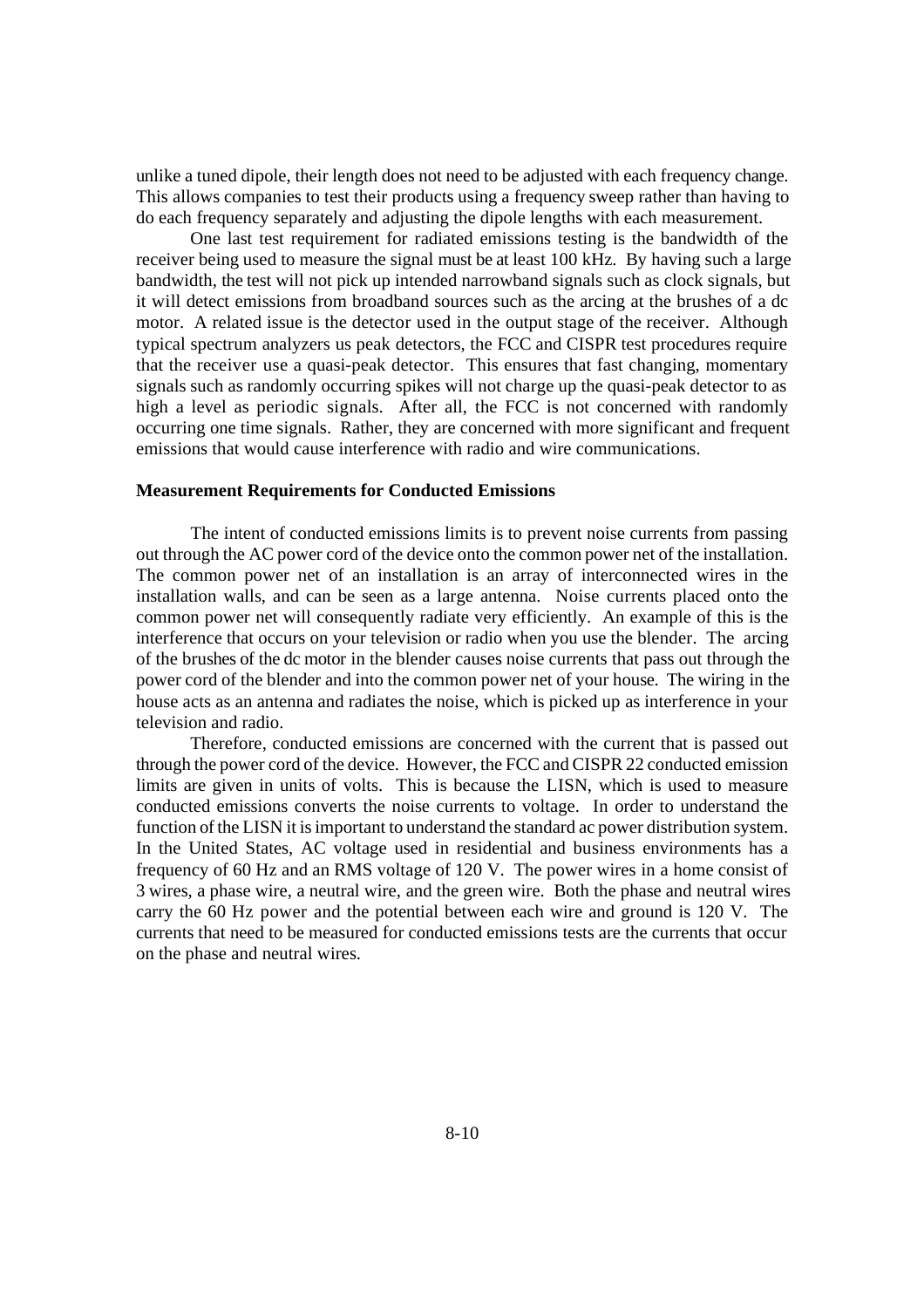

The above figure shows the LISN used for FCC conducted emissions tests. A similar LISN is used for CISPR 22 conducted emissions testing, but the component values are different due to the different frequency range defined by CISPR for conducted emissions testing. The LISN has two functions. The first function is to isolate external noise from the common ac net from contaminating the measurement. The second purpose of the LISN is to present a constant impedance in frequency from site to site to the product between phase and ground and between neutral and ground.

Following is an explanation of how the LISN works. First, one of the  $50\Omega$  resistors represents the input impedance of the spectrum analyzer, and the other 50  $\Omega$  resistor is a dummy load. The capacitors  $C_1 = 0.1 \mu$ F is in place to prevent any dc from overloading the test receiver and the resistors  $R_1 = 1$  kW are in place to provide a path an path for  $C_1$  to discharge in the event the 50  $\Omega$  resistors are disconnected. The product under test should operate normally at 60 Hz power frequencies. Thus, at 60 Hz the capacitors will look like open circuits and the inductors will look like short circuits, and the equivalent circuit will look like this:

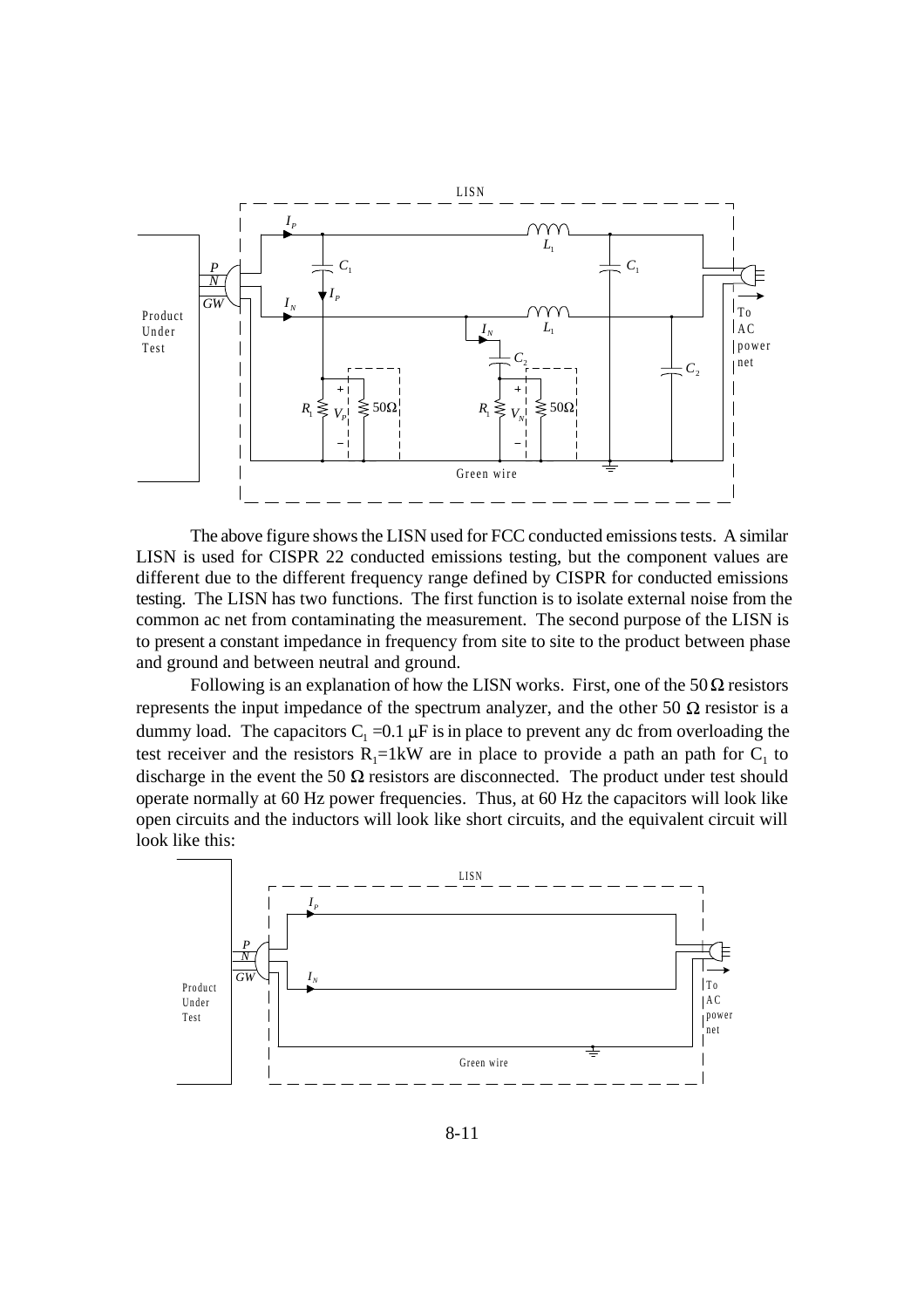Thus the product under test will operate as if there were nothing between it and the ac power net at 60 Hz. In the frequency range of conducted emissions (450 kHz-30 MHz), however, the conductors will look like short circuits and the inductors will look like open circuits. The equivalent circuit will look like this:



Thus, the currents on the neutral and phase lines can be isolated and measured at the 50  $\Omega$ resistors. Notice that the currents on the phase and neutral lines have no path that they can get onto the ac power net with.

#### **Additional Product Requirements**

As stated earlier, the FCC and CISPR 22 regulations are requirements set forth by law to regulate digital devices. Individual companies, however, self impose their own set of regulations on their products, which are often much more stringent than the required regulations. The automobile industry, for example is exempt from FCC requirements, yet their self-imposed regulations far exceed those that the FCC sets forth for normal digital devices. This is because companies stand to lose far more money as a result of a faulty or poorly designed product, than they would by investing to make sure their product is safe and well designed. After all, people put their lives in the hands of auto manufacturers every time they drive a vehicle, and auto manufacturers cannot afford to have lax standards.

Aside from imposing stricter versions of government regulations on themselves, many companies also impose design constraints on their products that protect against, radiated immunity, conducted immunity, and electrostatic discharge (ESD). The FCC does not regulate these areas because they do not pose a threat to radio or wire communications, so individual manufacturers are left to create their own standards. Furthermore, as each of